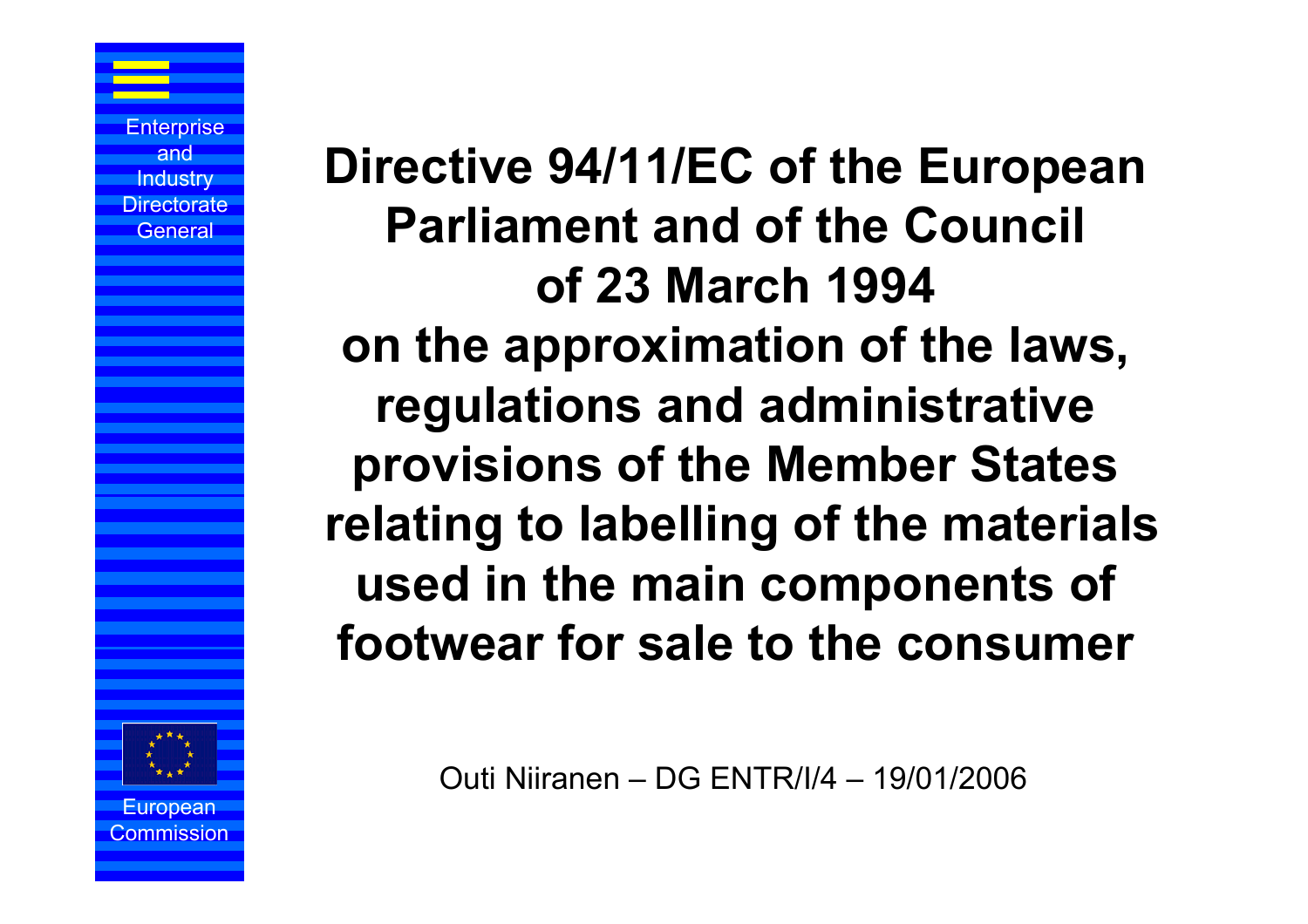## **Recitals:**

Disparity of national Regulations risked creating **barriers to trade** within the Community and prejudicing the functioning of the internal market.

**Harmonization of national legislation** is the appropriate way of removing barriers to free trade.

**Reduce the risk of fraud** by indicating the exact nature of the materials.

**Labelling** to achieve **better information** and **transparency for the consumer** and to ensure that the internal market functions harmoniously.



European ommission

The Directive establishes **only those requirements which are indispensable for the free movement of the products** to which it applies.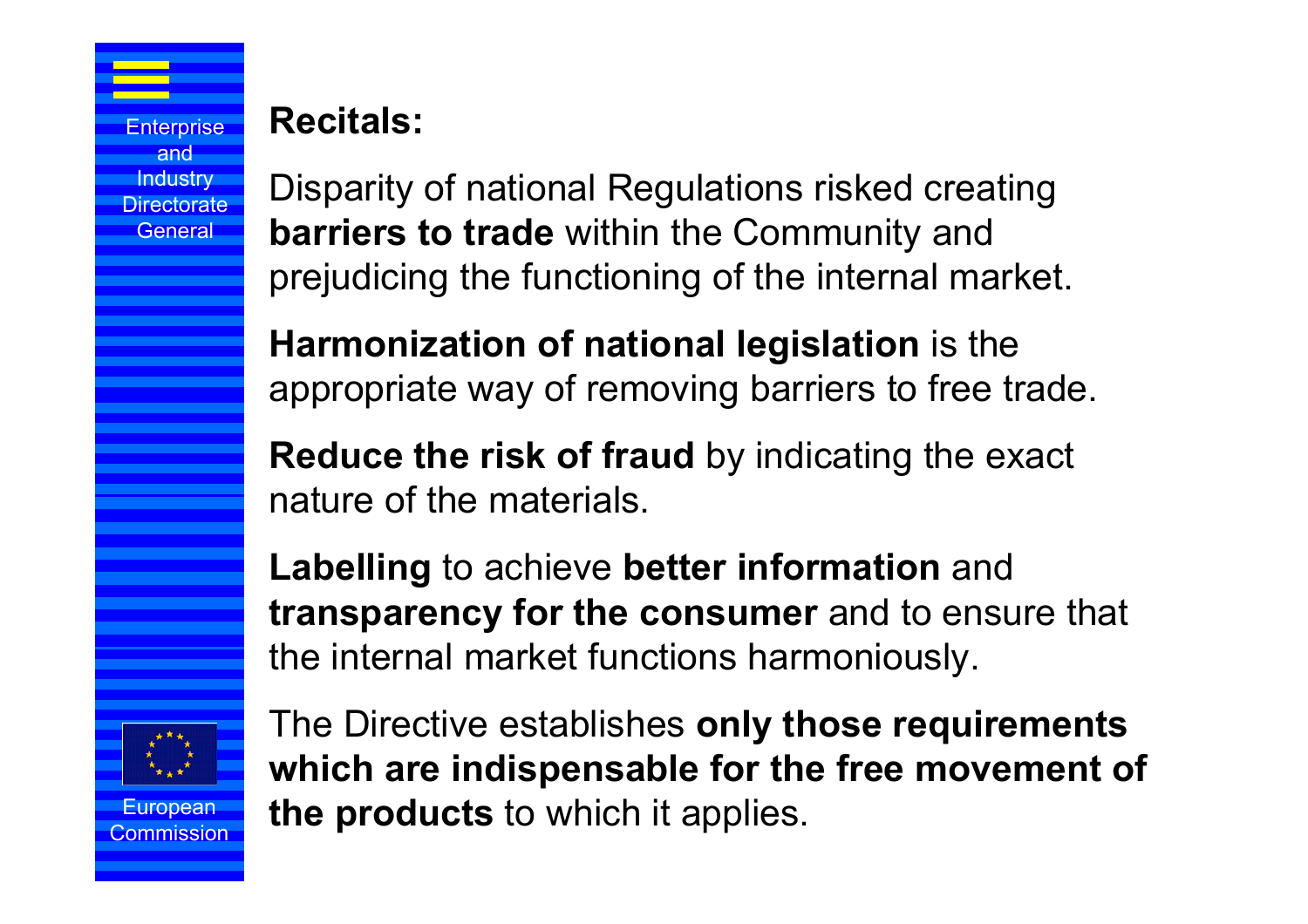# **Article 1**

**………**

**1.** This Directive shall apply to the **labelling of the materials used in the main components of footwear** for sale to the consumer.



**Enterprise** and **Industry Directorate General** 

European ommission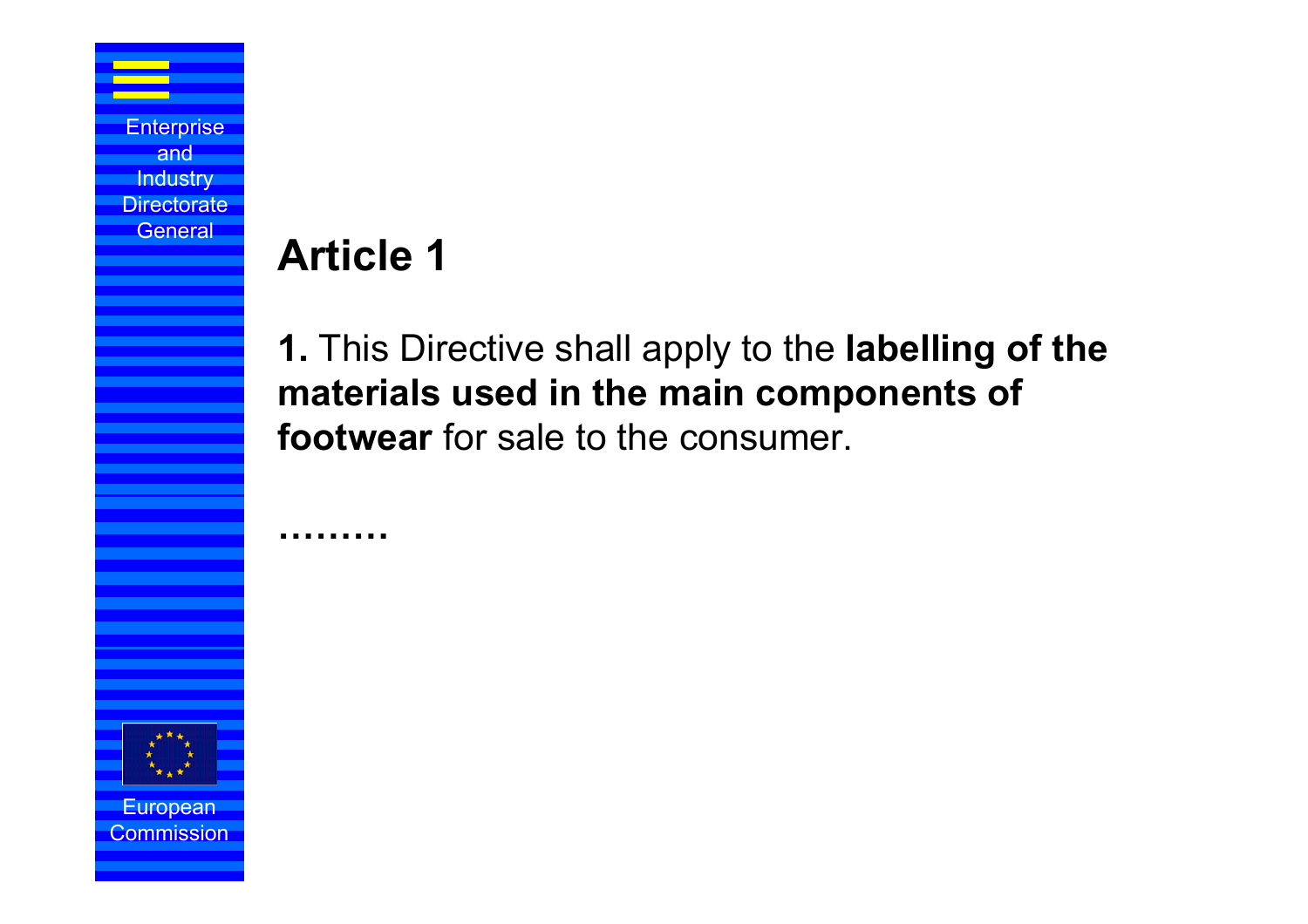2. Information on the composition of footwear shall be conveyed by means of labelling as specified in Article 4.

(i) The labelling shall convey information relating to the three parts of the footwear as defined in Annex I, namely:

(a) the **upper**;

- (b) the **lining and sock**; and
- (c) the **outersole**.

(ii) The composition of the footwear shall be indicated as specified in Article 4 on the basis either of **pictograms or** of **written indications** for specific materials, as stipulated in Annex I.

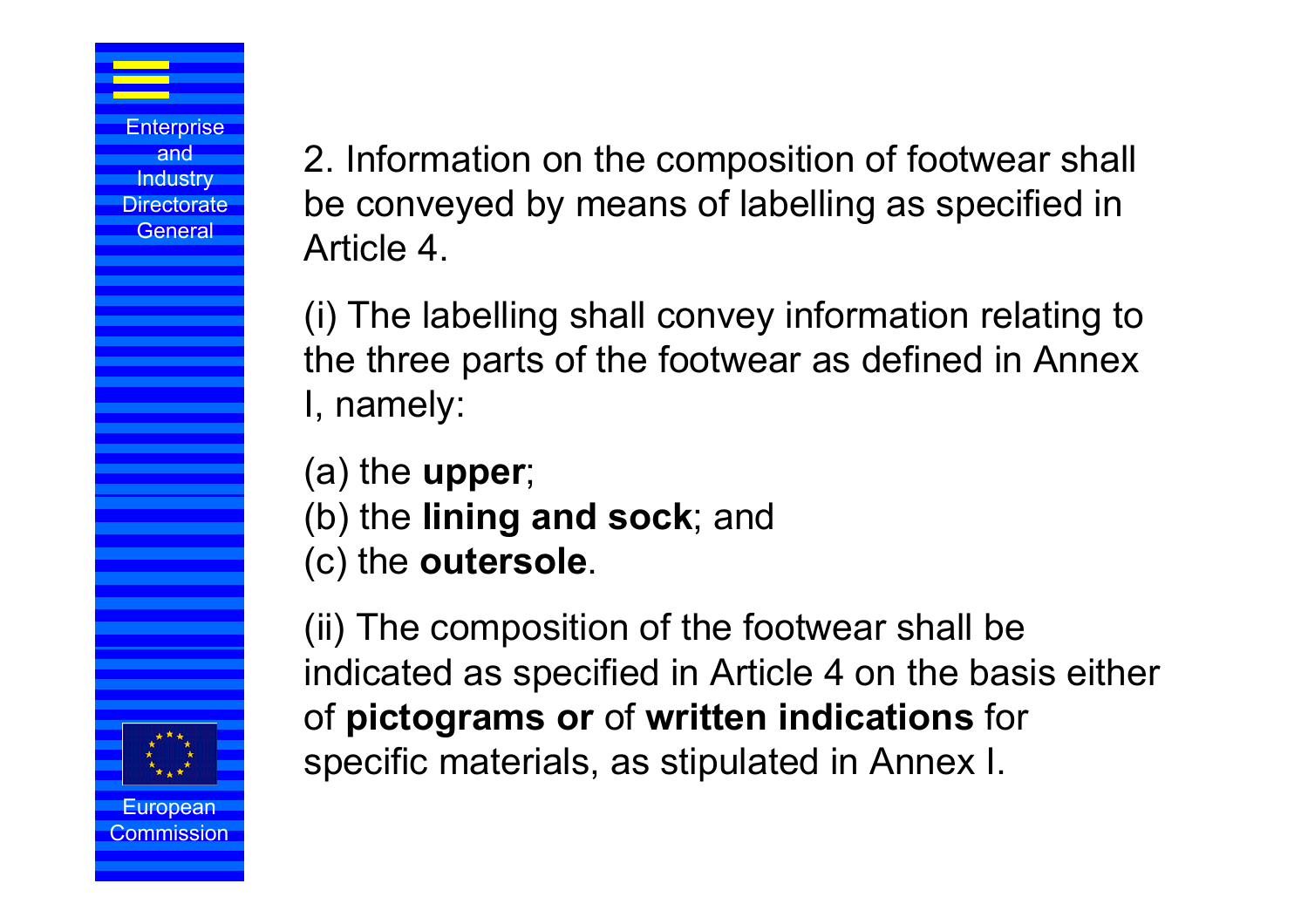## **Pictograms**

### 1. Definition and corresponding pictograms or written indications concerning the parts of the footwear to be identified

 $(a)$  Upper

This is the outer face of the structural element which is attached to the outersole.



Pictograms

Written indications

- $\mathbf F$ Tige
- D Obermaterial
- IT Tomaia
- $NL$ Bovendeel
- Upper EN
- DK Overdel
- ΕΠΑΝΩ ΜΕΡΟΣ GR
- ES Empeine
- $\mathbf{P}$ Parte superior
- F Doublure et semelle de propreté
- D Futter und Decksohle
- IT Fodera e Sottopiede
- NL Voering en inlegzool
- Lining and sock EN
- Foring og bindsål DK
- ΦΟΔΡΕΣ GR
- ES Forro y plantilla
- $\mathbf{P}$ Forro e Palmilha
- ${\bf F}$ Semelle extérieure
- D Laufsohle
- IT Suola esterna
- Buitenzool NL.
- Outer sole EN
- DK Ydersål
- GR ΣΟΛΑ
- ES Suela
- P Sola

### (b) Lining and sock

These are the lining of the upper and the insole, constituting the inside of the footwear article.



(c) Outer sole

This is the bottom part of the footwear article, which is subjected to abrasive wear and attached to the upper.





European ommission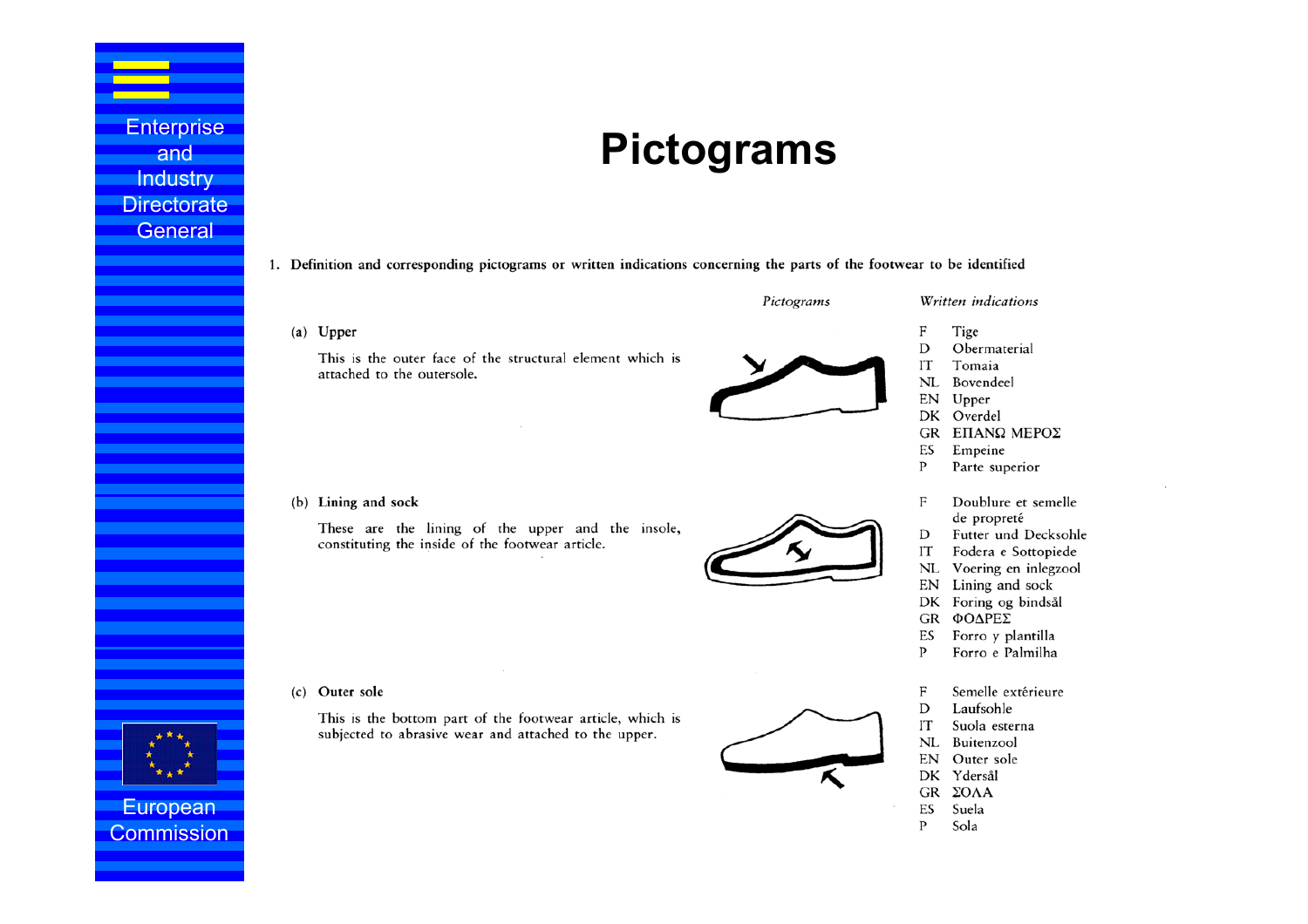#### 2. Definition and corresponding pictograms of the materials

The pictograms concerning the materials should appear on the label beside the pictograms relating to the 3 parts of the footwear as specified in Article 4 and in part 1 of this Annex.

### (a) (i) Leather

Enterprise and **Industry** Directorate **General** 

**European** ommission A general term for hide or skin with its original fibrous structure more or less intact, tanned to be rot-proof. The hair or wool may or may not have been removed. Leather is also made from a hide or skin which has been split into lavers or segmented either before or after tanning. However, if the tanned hide or skin is disintegrated mechanically and/or chemically into fibrous particles, small pieces or powders and then, with or without the combination of a binding agent, is made into sheets or other forms, such sheets or forms are not leather. If the leather has a surface coating, however applied, or a glued-on finish, such surface layers must not be thicker than 0,15 mm. Thus, all leathers are covered without prejudice to other legal obligations, e.g. the Washington Convention.

Should the term 'full grain leather' be used in the optional additional textual information referred to in Article 5, it will apply to a leather bearing the original grain surface as exposed by removal of the epidermis and with none of the surface removed by buffing, snuffing or splitting.

#### (a) (ii) Coated Leather

leather where the surface coating applied to the leather does not exceed one third of the total thickness of the product but is in excess of 0,15 mm.

(b) Natural textile materials and synthetic or non-woven textile materials

'Textiles' shall mean all products covered by Directive 71/307/EEC and amendments thereof.

(c) All other materials



Pictograms



Written indications

E D IT NI. EN GR ES P

Pictogram

Cuir Leder

- Cuoio
- Leder
- Leather
- DK Læder
- **AEPMA**
- Cuero
- Couros e peles curtidas

#### Written indications

- F Cuir enduit
- D **Beschichtetes** Leder
- IT Cuoio rivestito
- NL Gecoat leder
- EN Coated leather
- DK Overtrukket læder GR EΠΕΝΔΕΔΥΜΕΝΟ
- ΔΕΡΜΑ
- ES Cuero untado  $\mathbf{P}$ Couro revestido
- 
- ${\bf F}$ Textile
- $\mathbf{D}$ Textil
- **IT** Tessili
- $NL$ Textiel
- Textile EN
- DK Tekstil-materialer
- $GR$ ΥΦΑΣΜΑ
- ES Textil
- Téxteis P
- F Autres matériaux
- D Sonstiges Material IT
- Altre materie
- $NL$ Overige materialen EN Other materials
- DK Andre materialer
- **GR AAAA YAIKA** 
	-

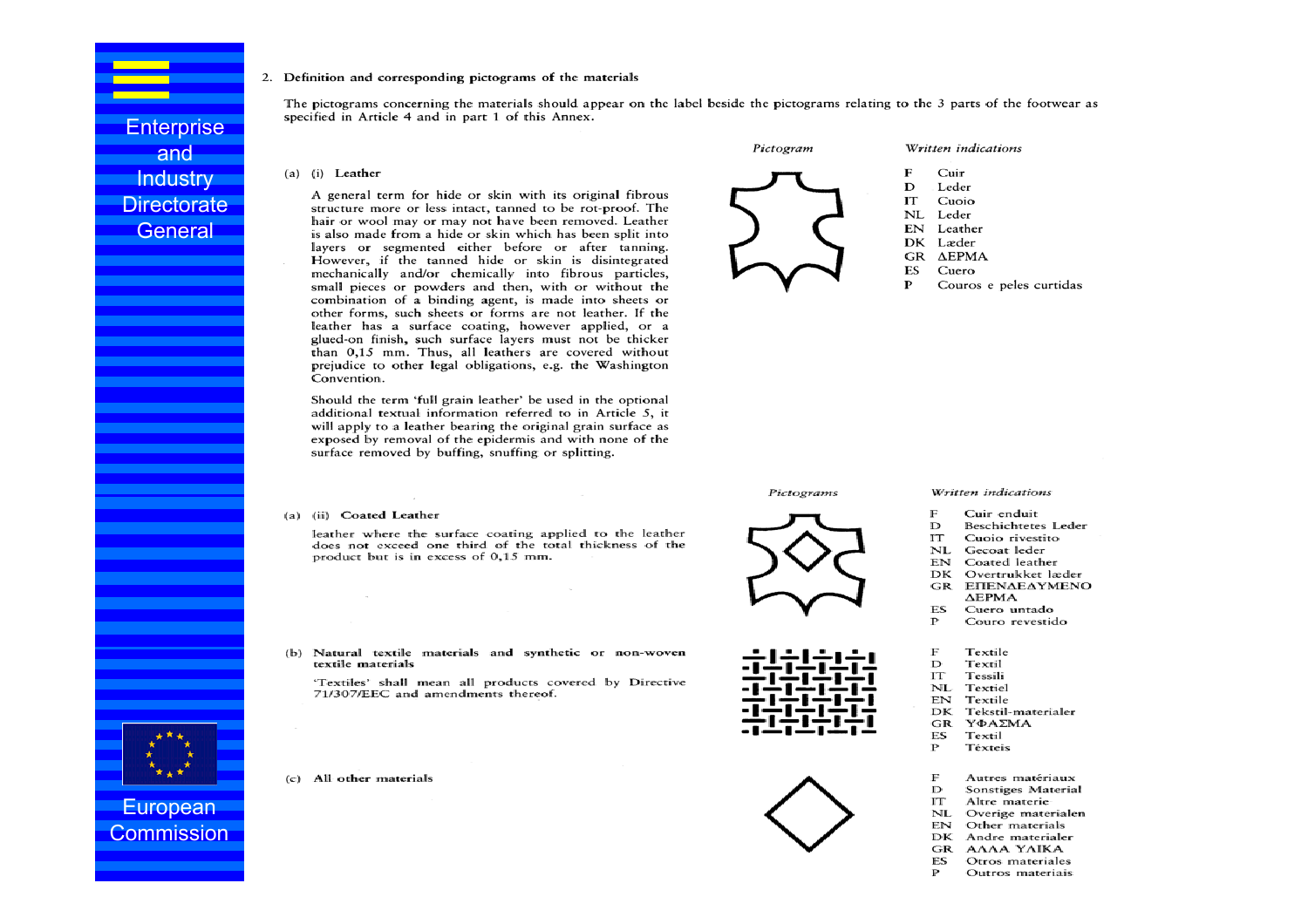European ommission

## **Article 2**

- 1. Where footwear **not** in conformity with the provisions regarding labelling requirements is placed on the market, the competent Member State shall **take appropriate action as specified in its national legislation.**
- 2. Member States shall take all necessary measures to ensure that **all footwear placed on the market meets the labelling requirements** of this Directive without prejudice to other relevant Community provisions.

## **Article 3**

Without prejudice to other relevant Community provisions, Member States **shall not prohibit or impede the placing on the market of footwear which complies with the labelling requirements of this Directive,** by the application of unharmonized national provisions governing the labelling of certain types of footwear or of footwear in general.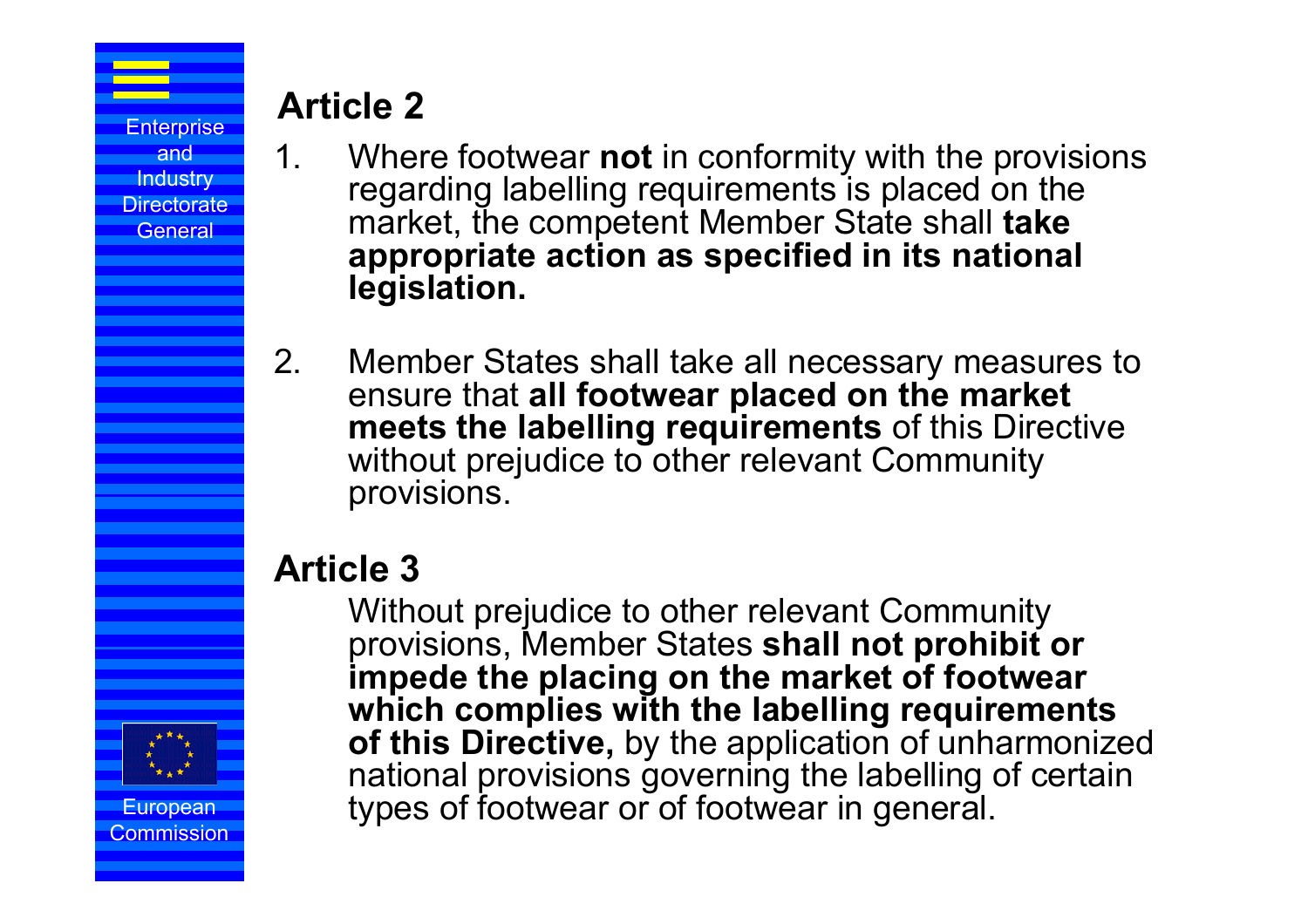# **Article 5**

**Additional textual information**, affixed, should the need arise, to the labelling may accompany the information required under this Directive. However, **Member States may not prohibit or impede the placing on the market of footwear conforming to the requirements of this Directive**, in accordance with Article 3.



Commission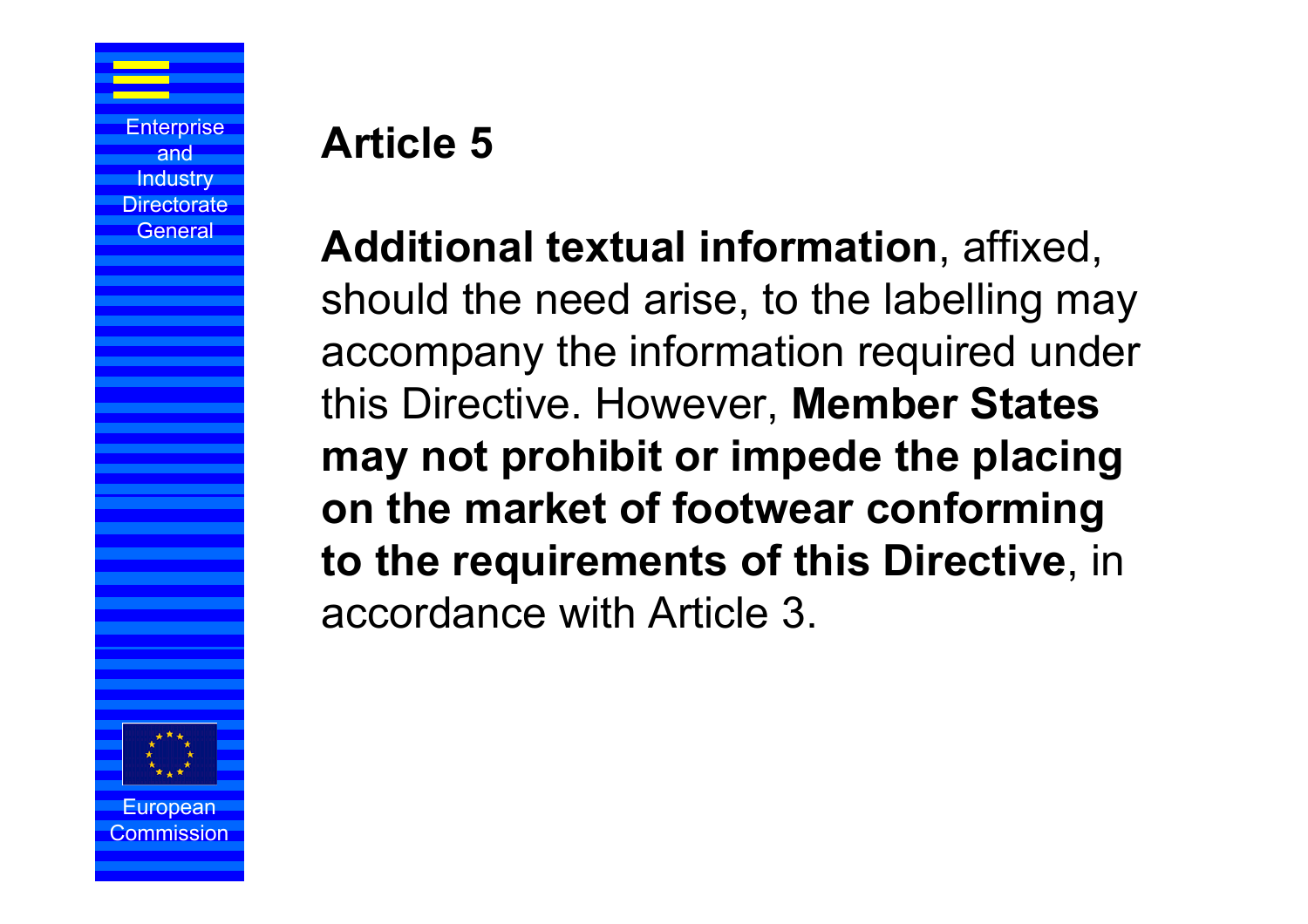# **Article 4**

5. **The manufacturer or his authorized agent established in the Community** shall be responsible for **supplying the label** and for the **accuracy of the information** contained therein. If neither the manufacturer nor his authorized agent is established in the Community, this obligation shall fall on the person responsible for first placing the footwear on the Community market. The **retailer** shall remain responsible for ensuring that the footwear sold by him **bears the appropriate labelling** prescribed by this Directive.



European ommission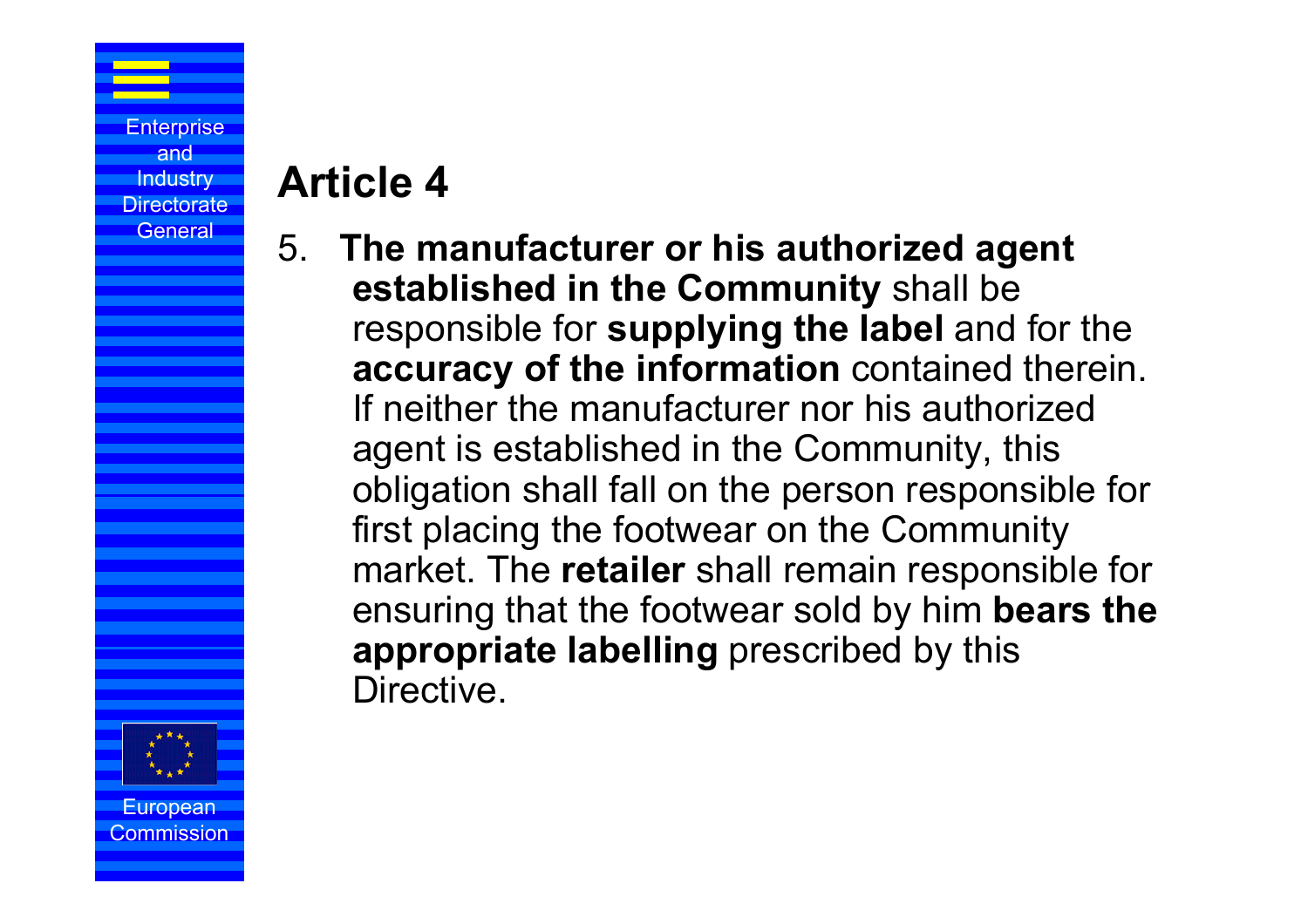# **Article 6**

1. Member States shall adopt and publish the laws, regulations and administrative provisions necessary to comply with this Directive …… **They shall forthwith inform the Commission thereof**.

 $\mathcal{P}$ 

3. When Member States adopt these measures, they shall contain **a reference to this Directive or be accompanied by such reference** on the occasion of their official publication. The methods of making such a reference shall be laid down by the Member States.

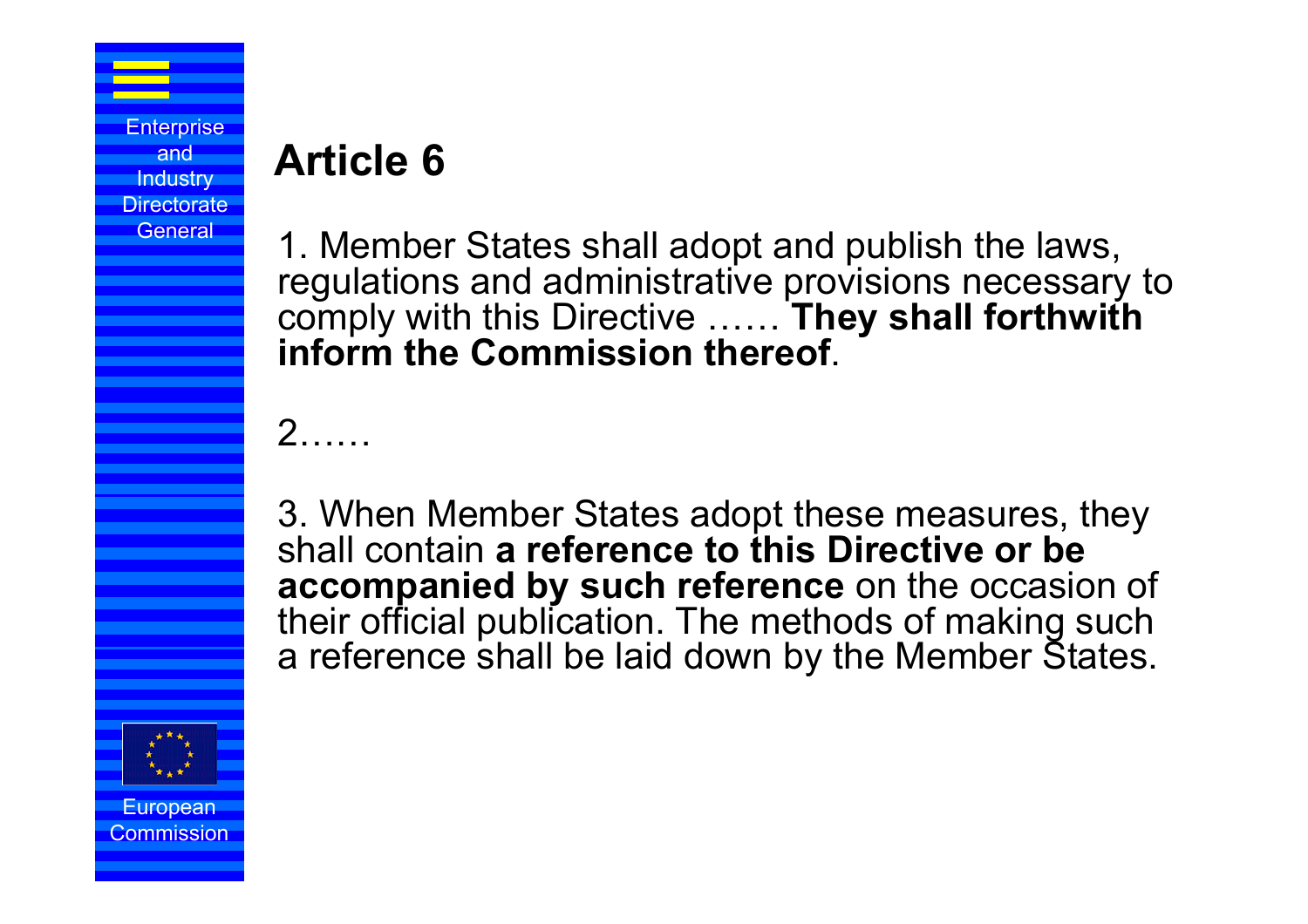European ommission

## **Article 4**

- 
- 1. The labelling shall provide information on the material, determined in accordance with Annex I, which constitutes **at least 80 %** of the surface area of the upper, and the lining and sock, of the footwear, and **at least 80 %** of the volume of the outersole. If no one material accounts for at least 80 %, information should be given on the **two main materials** used in the composition of the footwear.
	- 2. The information shall be conveyed on the footwear. The manufacturer or his authorized agent established in the Community may choose either pictograms or written indications in at least **the language or languages which may be determined by the Member State of consumption** in accordance with the Treaty, as defined and illustrated in Annex I. Member States, in their national provisions shall ensure that consumers are adequately informed of the meaning of these pictograms, while ensuring that such provisions do not create trade barriers.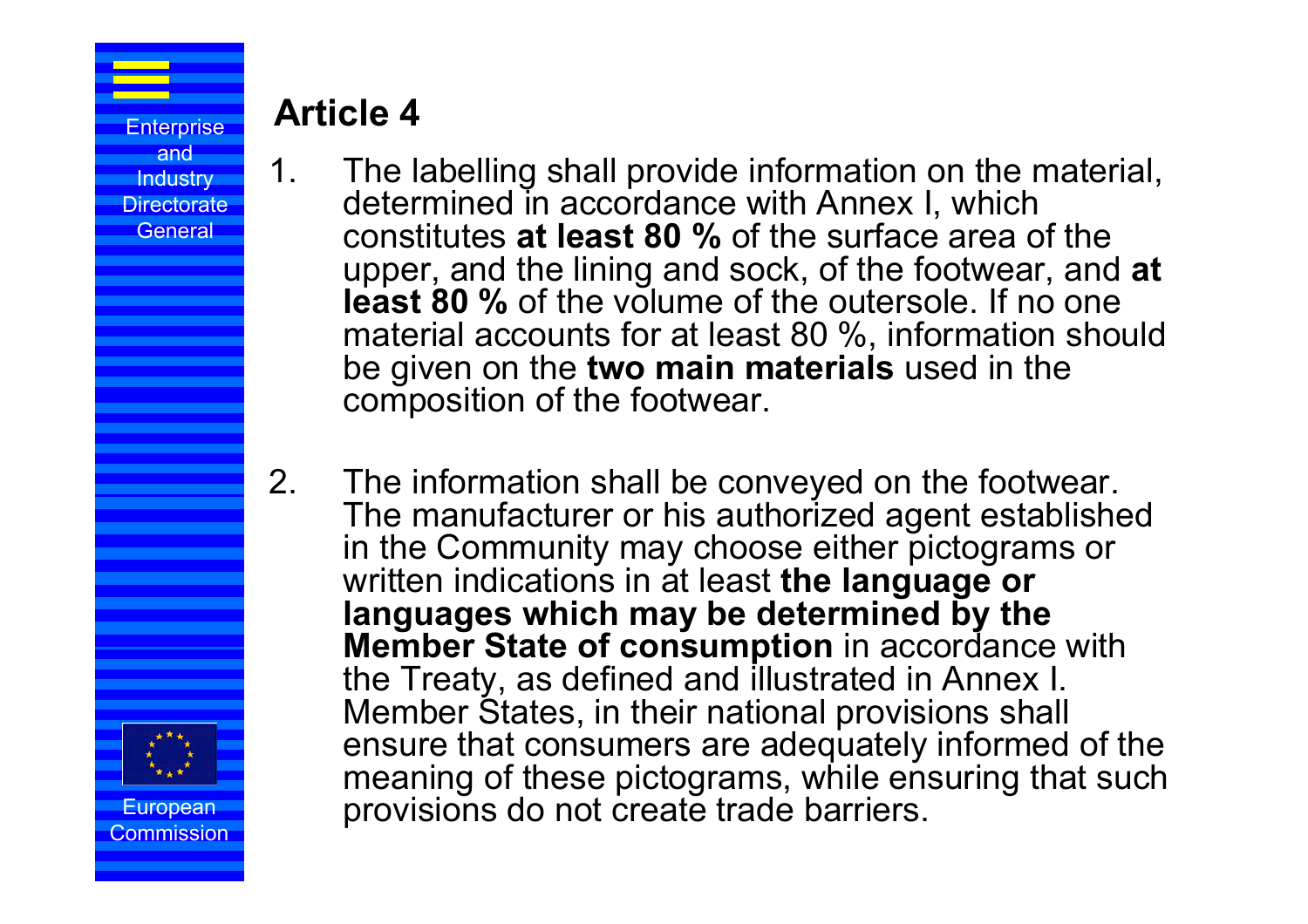# **Article 1 cont.**

- The following shall be **excluded from the Directive**:
- •second-hand, worn footwear,
- • protective footwear covered by Directive 89/686/EEC,
- • footwear covered by Directive 76/769/EEC,
- •toy footwear



ommission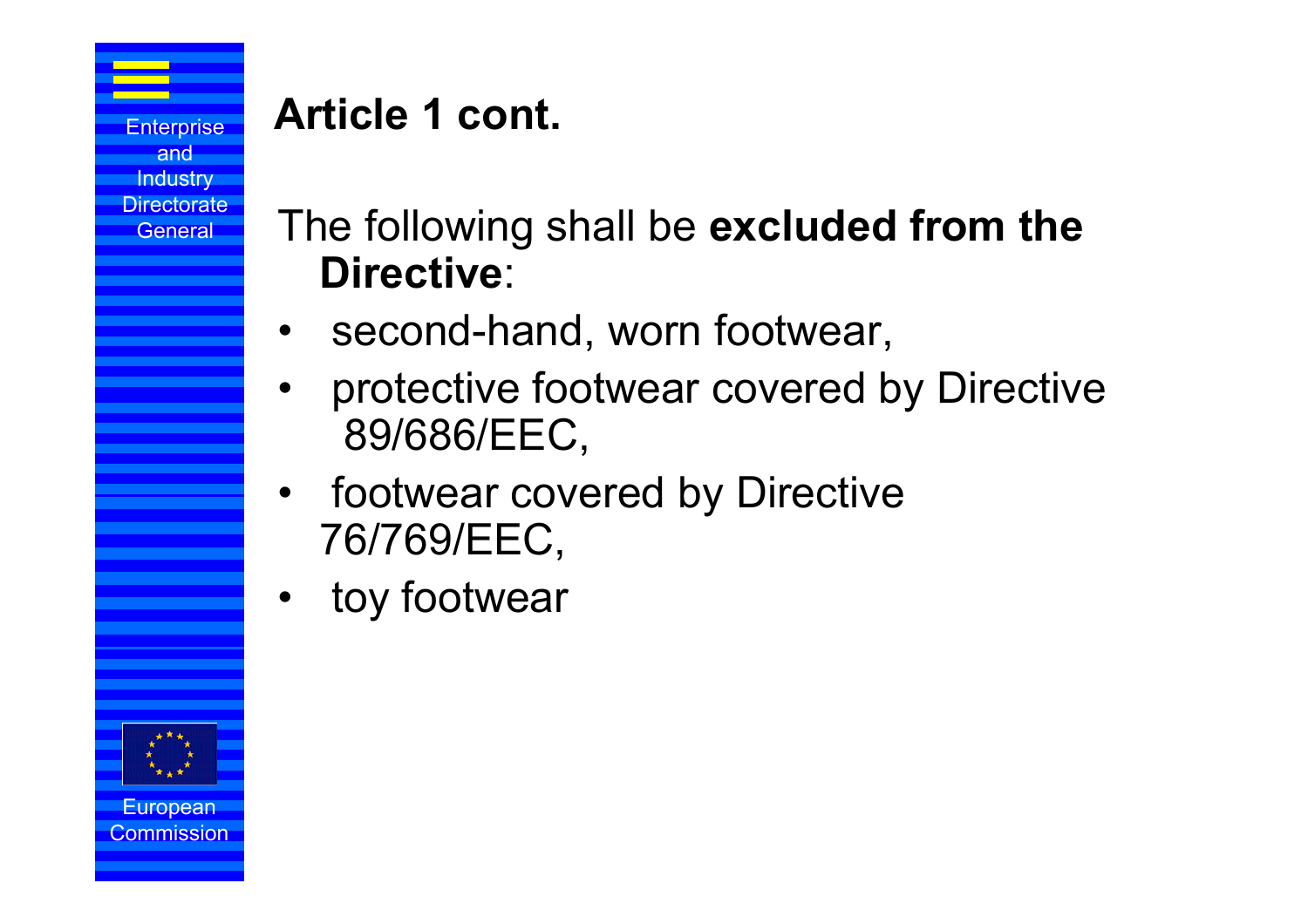**ANNEX II** 

European Commission

## **Examples of footwear covered by the Directive**

'Footwear' may range from sandals with uppers consisting simply of adjustable laces or ribbons to thigh boots the uppers of which cover the leg and thigh. Among the products included therefore are:

(i) flat or high-heeled shoes for ordinary indoor or outdoor wear;

(ii) ankle-boots, half-boots, knee-boots, and thigh boots;

(iii) sandals of various types, 'espadrilles' (shoes with canvas uppers and soles of plaited vegetable material) tennis shoes, running and other sports shoes, bathing sandals and other casual footwear;